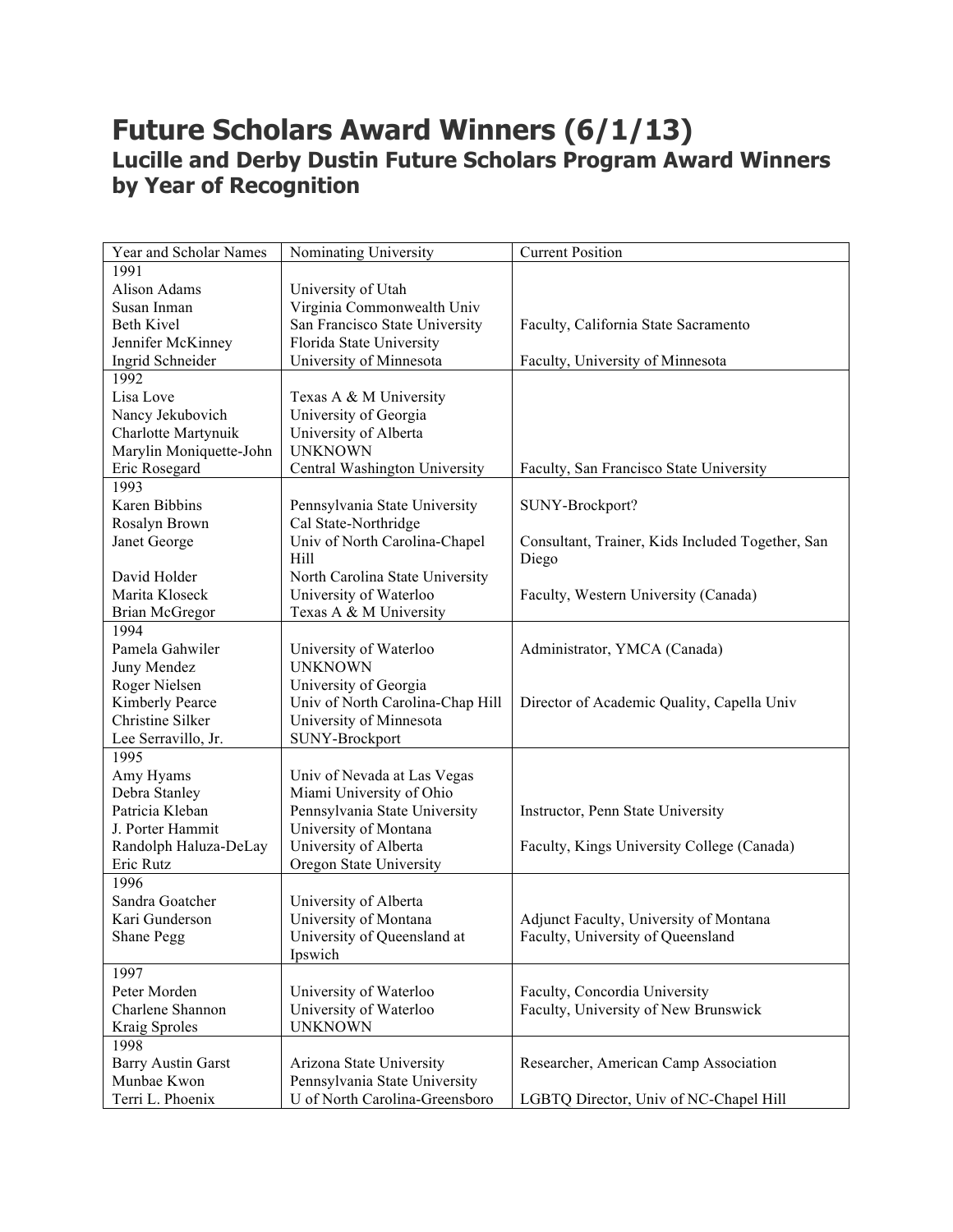| Sarah L. Pohl             | University of Montana           |                                               |
|---------------------------|---------------------------------|-----------------------------------------------|
| 1999                      |                                 |                                               |
| Karl Johnson              | Cornell University              |                                               |
| Sean Ryan                 | University of Alberta           |                                               |
| Gloria Sanders            | University of Florida           | Instructor, New Jersey?                       |
| Kathleen Winkelhake       | University of Iowa              |                                               |
| 2000                      |                                 |                                               |
| Erika Bockstael           |                                 |                                               |
|                           | University of Manitoba          |                                               |
| Cameron Dyck<br>Jason Lau | University of Manitoba          |                                               |
|                           | University of Northern Iowa     | Faculty, College of Marin (California)        |
| Angela Loucks-Atkinson    | University of Waterloo          | Faculty, Memorial Univ of Newfoundland        |
| 2001                      |                                 |                                               |
| Jacqueline Presley        | Univ of North Carolina-CH       |                                               |
| Erik Backlund             | <b>Clemson University</b>       |                                               |
| Jerusha Bloyer-           | University of Utah              | Faculty, Cal Poly-San Luis Obispo             |
| Greenwood                 |                                 |                                               |
| Mark Needham?             | Victoria University             | Faculty, Oregon State University              |
| 2002                      |                                 |                                               |
| Andrew Kaczynski          | Texas A & M University          | Faculty, University of South Carolina         |
| Kindal Shores Hunt        | Texas A & M University          | Faculty, East Carolina University             |
| Daniel Laven              | University of Vermont           |                                               |
| Lisa Machnik              | Arizona State University        |                                               |
| 2003                      |                                 |                                               |
| Jenny Cavin               | <b>Clemson University</b>       | Adjunct Faculty, Middle Tennessee State       |
| 2004                      |                                 |                                               |
| Jeff Bransford            | <b>Clemson University</b>       | Eppley Institute, Indiana University          |
| Megan Cronan              | Texas A & M University          | Recreation Manager, Champaign Parks District  |
| Rebecca Hall              | University of North Texas       |                                               |
| 2005                      |                                 |                                               |
| <b>Heather Carter</b>     | Cal State Univ-Long Beach       |                                               |
| Angela Conti              | <b>Clemson University</b>       | Mecklenburg County Parks and Recreation (NC)  |
| Amber Murray              | University of Minnesota         |                                               |
| Lindsay Richardson        | Dalhousie University            | Specialist, British Columbia                  |
| 2006                      |                                 |                                               |
| April Evans               | East Carolina University        |                                               |
| Laurel Richmond           | Cal State Univ-Long Beach       | Faculty, California State Univ-Long Beach     |
| Emily Scherwin            | Florida State University        |                                               |
| Crystal Watson            | Dalhousie University            | Instructor, Nova Scotia Community College     |
| 2007                      |                                 |                                               |
| Heather Bell              | Dalhousie University            | Student, University of Florida                |
| Josh Bochniak             | State Univ of New York-Cortland | Adj Faculty, Climbing Dir, Cornell Outdoor Ed |
| Kate Morrison             | University of New Brunswick     |                                               |
|                           |                                 |                                               |
| Jordan Smith              | Utah State University           | Faculty, North Carolina State Univ            |
| 2008                      |                                 |                                               |
| Yelyzaveta                |                                 |                                               |
| Berdychevsky              | <b>Ben Gurion University</b>    | Faculty, University of Illinois               |
| Bryan Clift               | University of Georgia           | Student, University of Maryland               |
| Anthony Schoenecker       | University Minnesota            |                                               |
| Carena van Riper          | University of Vermont           |                                               |
| 2009                      |                                 |                                               |
| Dina Izenstark            | Univ of IL- Urbana-Champaign    |                                               |
| Angela Meyer              | University of Montana           | Student, University of Alberta                |
| Jill Naar                 | East Carolina University        | Adjunct Faculty, East Carolina University     |
| 2010                      |                                 |                                               |
| Trisha Kahn               | University of Alberta           |                                               |